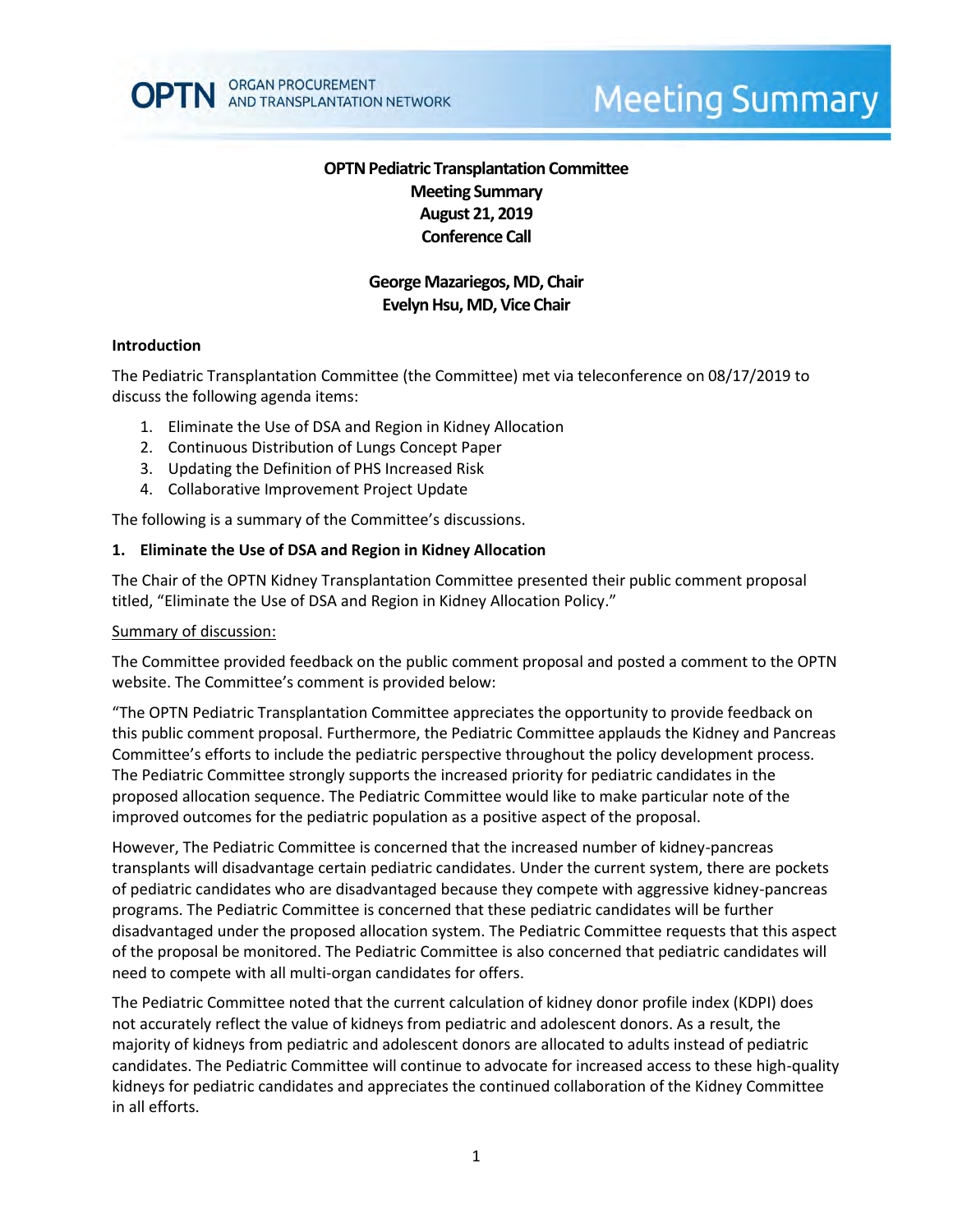The Pediatric Committee is also concerned about the impact of the proposal on delayed graft function due to increased cold ischemic time.

Overall, the Pediatric Committee supports the proposal as it provides additional priority for pediatric candidates and is modelled to improve outcomes for the pediatric population. However, the Pediatric Committee does have some concerns and will continue to advocate for the changes noted above."

### Next steps:

The Committee will continue to advocate for increased pediatric priority in kidney allocation.

## **2. Continuous Distribution of Lungs Concept Paper**

The Chair of the OPTN Thoracic Organ Transplantation Committee presented their concept paper titled, "Continuous Distribution of Lungs Concept Paper."

### Summary of discussion:

The Committee provided feedback on the concept paper and posted a comment to the OPTN website. The Committee's comment is provided below:

"The OPTN Pediatric Transplantation Committee appreciates the opportunity to provide feedback on this concept paper. The Pediatric Committee supports the Thoracic Committee in their effort to move towards continuous distribution for lungs and noted that the Thoracic Committee should use previous OPTN publications outlining the ethical principles of pediatric allocation when developing the continuous distribution framework. The Pediatric Committee was encouraged to hear that the Thoracic Committee is willing to consider additional priority for pediatric candidates and looks forward to future collaboration on this project."

## Next steps:

No next steps were identified.

# **3. Updating the Definition of PHS Increased Risk**

A former member of the Ad Hoc Disease Transmission Advisory Committee presented on the Centers for Disease Control and Prevention (CDC) efforts to revise the definition of PHS increased risk organs.

### Summary of discussion:

After the presentation, a Committee member asked for more information on the distribution of PHS increased risk organs by age of transplant recipient. The presenter noted that pediatric donors are less likely to be increased risk donors, so there are likely to be less increased risk organs transplanted into pediatric candidates. The Committee member commented that it may be worthwhile to examine how information on PHS increased risk organs is presented to the parents or caregivers of pediatric candidates.

### Next steps:

The OPTN will submit a formal comment on the upcoming proposal from the CDC. Committee members will be invited to participate in that discussion.

### **4. Collaborative Improvement Project Update**

The Committee is collaborating with UNOS staff on a Collaborative Improvement project. The Committee recently completed a value factor analysis survey to help choose which project topic to pursue.